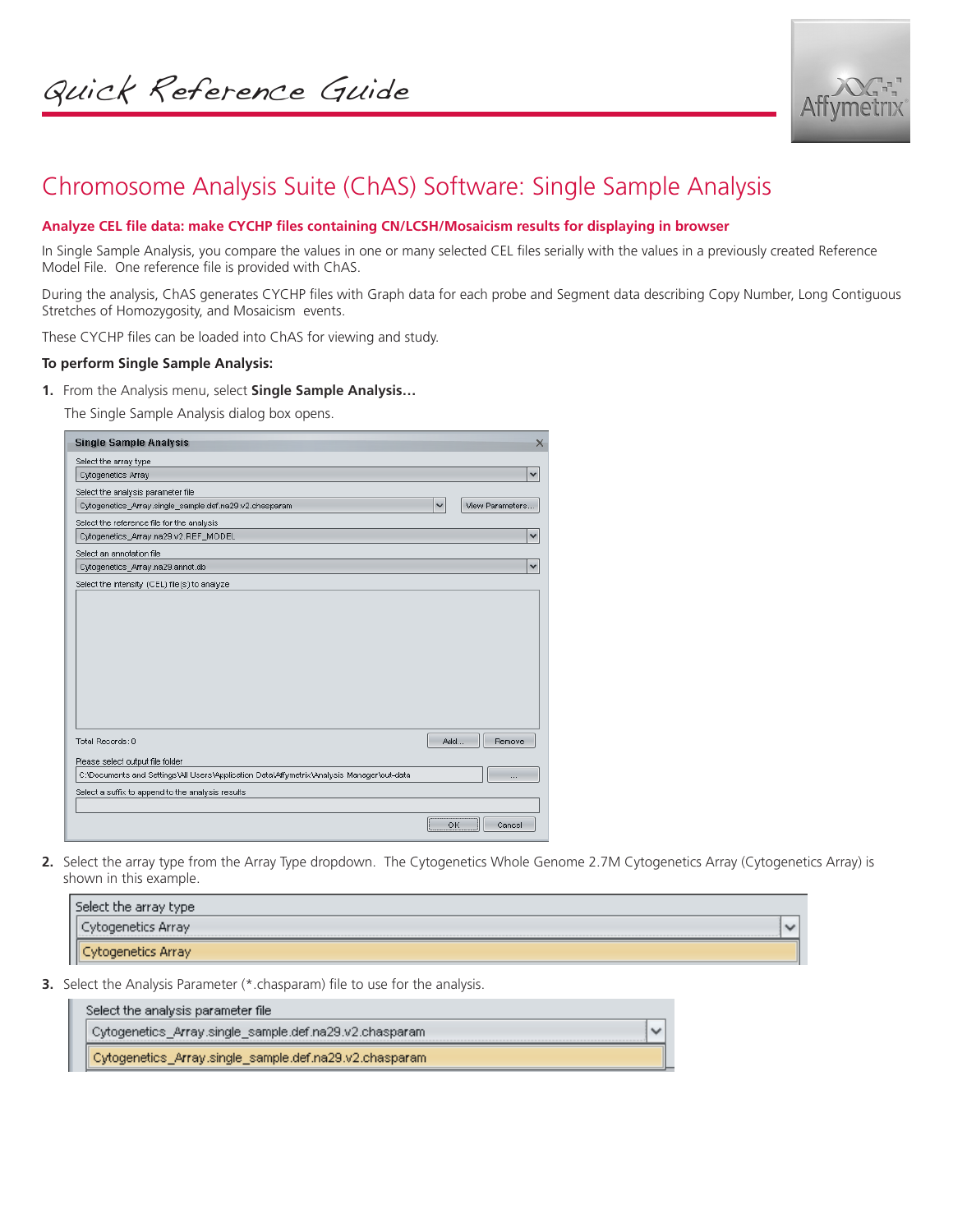**4.** Select the Reference Model File from the Reference File drop-down list.

**5.** Select an annotation file from the Annotation File drop-down list.

| Select an annotation file        |  |
|----------------------------------|--|
| Cytogenetics_Array.na29.annot.db |  |
| Cytogenetics_Array.na29.annot.db |  |

**6.** Select the CEL files for analysis. Each CEL file is analyzed against the Reference individually, there is no minimum number. Affymetrix recommends that you perform analysis operations with all files stored locally.

### **A.** Click **Add**.

The Open dialog box opens.

| Open<br>$\times$ |                                    |        |                 |                       |               |
|------------------|------------------------------------|--------|-----------------|-----------------------|---------------|
| Look In:         | 090521_Cytogenetics2.7M_SampleData |        |                 |                       |               |
|                  | Name                               | Sex    | Sample_Type     | Remarks               | Family_ID     |
|                  | S_111.CEL                          | Female | Blood           | Verbal confirmatio 55 |               |
| Recent           | S 113.CEL                          | Male   | Blood cell line | 150kb DMD deleti 824  |               |
|                  | S_125.CEL                          | Female | Blood           | 165kb VPS13B d 25     |               |
|                  | S_129.CEL                          | Female | Blood           | Mosaic Chr. 14        | 35            |
|                  | S 178.CEL<br>g.                    | Female | Blood cell line | LCSH Chr. 7           | 1395          |
| Desktop          |                                    |        |                 |                       |               |
|                  |                                    |        |                 |                       |               |
|                  |                                    |        |                 |                       |               |
|                  |                                    |        |                 |                       |               |
| My               |                                    |        |                 |                       |               |
| Documents        |                                    |        |                 |                       |               |
|                  |                                    |        |                 |                       |               |
| My Computer      |                                    |        |                 |                       |               |
|                  | $\left\langle \right\rangle$       |        |                 |                       | $\rightarrow$ |
|                  |                                    |        |                 |                       |               |
| My Network       | File Name:                         |        |                 |                       | Open          |
| Places           | Files of Type:<br>CEL              |        |                 | $\checkmark$          | Cancel        |
|                  |                                    |        |                 |                       |               |

- **B.** Navigate to the folder with the CEL files using the navigation controls.
- **C.** Select the CEL files to be analyzed.
- **D.** Click **Open** in the Open dialog box.

The files appear in the Intensity file list.

| File Name        | Sex    | Sample Type     | Remarks                                                          | Family ID | l Iri |
|------------------|--------|-----------------|------------------------------------------------------------------|-----------|-------|
| $S_1$ 111        | Female | Blood           | Verbal confirmation of consanguinity                             | 55        |       |
| $S_1$ 113        | Male   | Blood cell line | 824<br>150kb DMD deletion, Chr. X                                |           |       |
| $S_125$          | Female | Blood           | 165kb VPS13B deletion, Chr. 8; daughter of first cousin marriage | 25        |       |
| $S_129$          | Female | Blood           | Mosaic Chr. 14                                                   | 35        |       |
| S <sub>178</sub> | Female | Blood cell line | LCSH Chr. 7                                                      | 1395      |       |
|                  |        |                 |                                                                  |           |       |
|                  |        |                 |                                                                  |           |       |

Select a file in the box and click **Remove** to remove it.

The total number of selected files is displayed below the box.

**7.** Select a folder for the output files.

| Please select output file folder                      |  |
|-------------------------------------------------------|--|
| C:\Program Files\Affymetrix\Chromosome Analysis Suite |  |

Enter a path to the file; or

**A.** Click the **Browse** button.

The Select Output Folder dialog box opens.